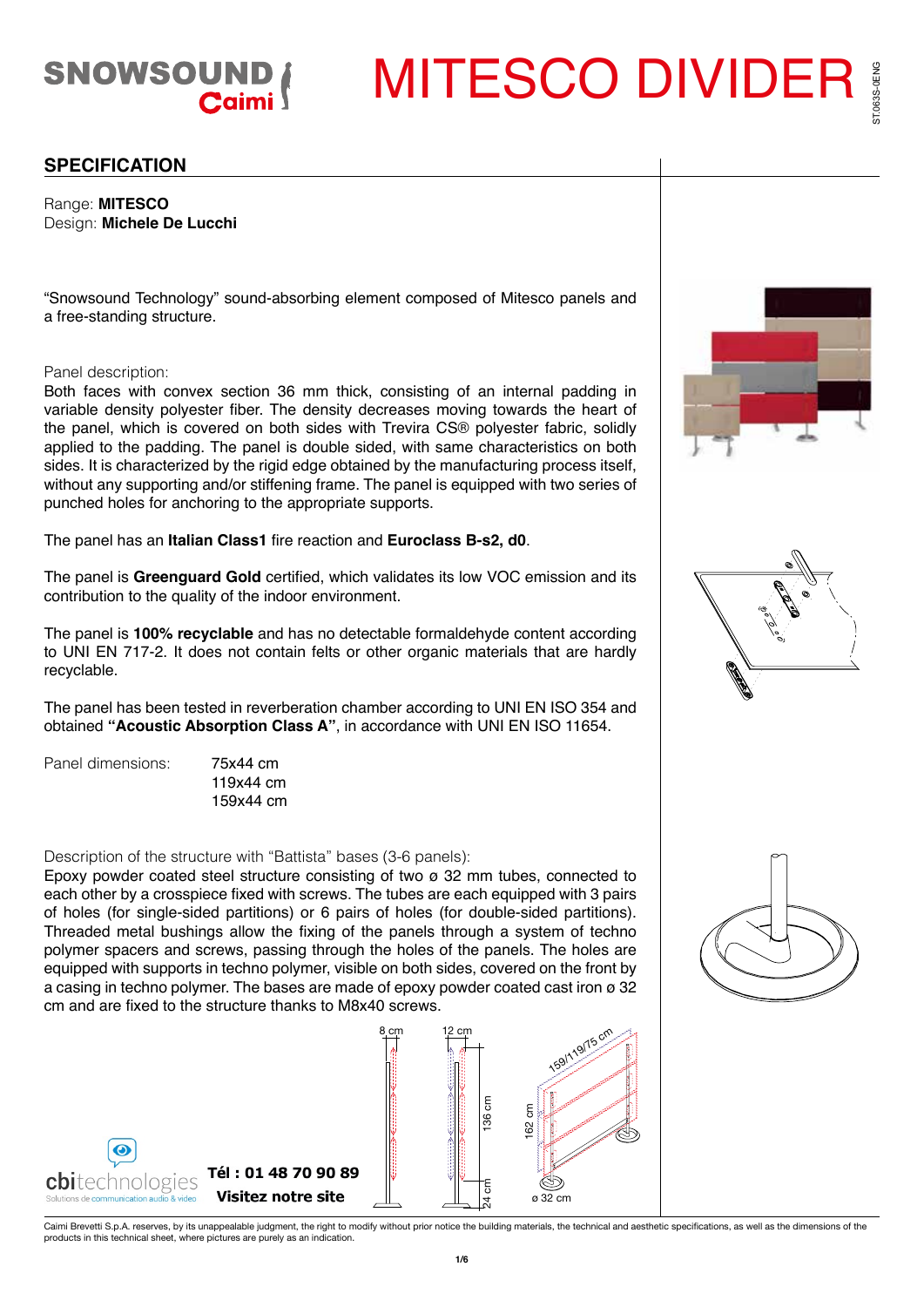#### Description of structure with flat bases (2-4 panels):

Epoxy powder coated steel structure consisting of two ø 32 mm tubes, connected to each other by a crosspiece fixed with screws. The tubes are each equipped with 2 pairs of holes (for single-sided partitions) or 4 pairs of holes (for double-sided partitions). Threaded metal bushings allow the fixing of the panels through a system of techno polymer spacers and screws, passing through the holes of the panels. The holes are equipped with supports in techno polymer, visible on both sides, covered on the front by a casing in techno polymer. The bases are made of epoxy powder coated steel sheet (8mm thick) and are fixed to the structure thanks to M10x25 screws.





Description of structure with flat bases (3-6 panels):

Epoxy powder coated steel structure consisting of two  $\sigma$  32 mm tubes, connected to each other by a crosspiece fixed with screws. The tubes are each equipped with 3 pairs of holes (for single-sided partitions) or 6 pairs of holes (for double-sided partitions). Threaded metal bushings allow the fixing of the panels through a system of techno polymer spacers and screws, passing through the holes of the panels. The holes are equipped with supports in techno polymer, visible on both sides, covered on the front by a casing in techno polymer. The bases are made of epoxy powder coated steel sheet (8mm thick) and are fixed to the structure thanks to M10x25 screws.



### Description of structure with flat bases (4-8 panels):

Epoxy powder coated steel structure consisting of two  $\sigma$  32 mm tubes, connected to each other by a crosspiece fixed with screws. The tubes are each equipped with 4 pairs of holes (for single-sided partitions) or 8 pairs of holes (for double-sided partitions). Threaded metal bushings allow the fixing of the panels through a system of techno polymer spacers and screws, passing through the holes of the panels. The holes are equipped with supports in techno polymer, visible on both sides, covered on the front by a casing in techno polymer. The bases are made of epoxy powder coated steel sheet (8mm thick) and are fixed to the structure thanks to M10x25 screws.



Caimi Brevetti S.p.A. reserves, by its unappealable judgment, the right to modify without prior notice the building materials, the technical and aesthetic specifications, as well as the dimensions of the<br>products in this t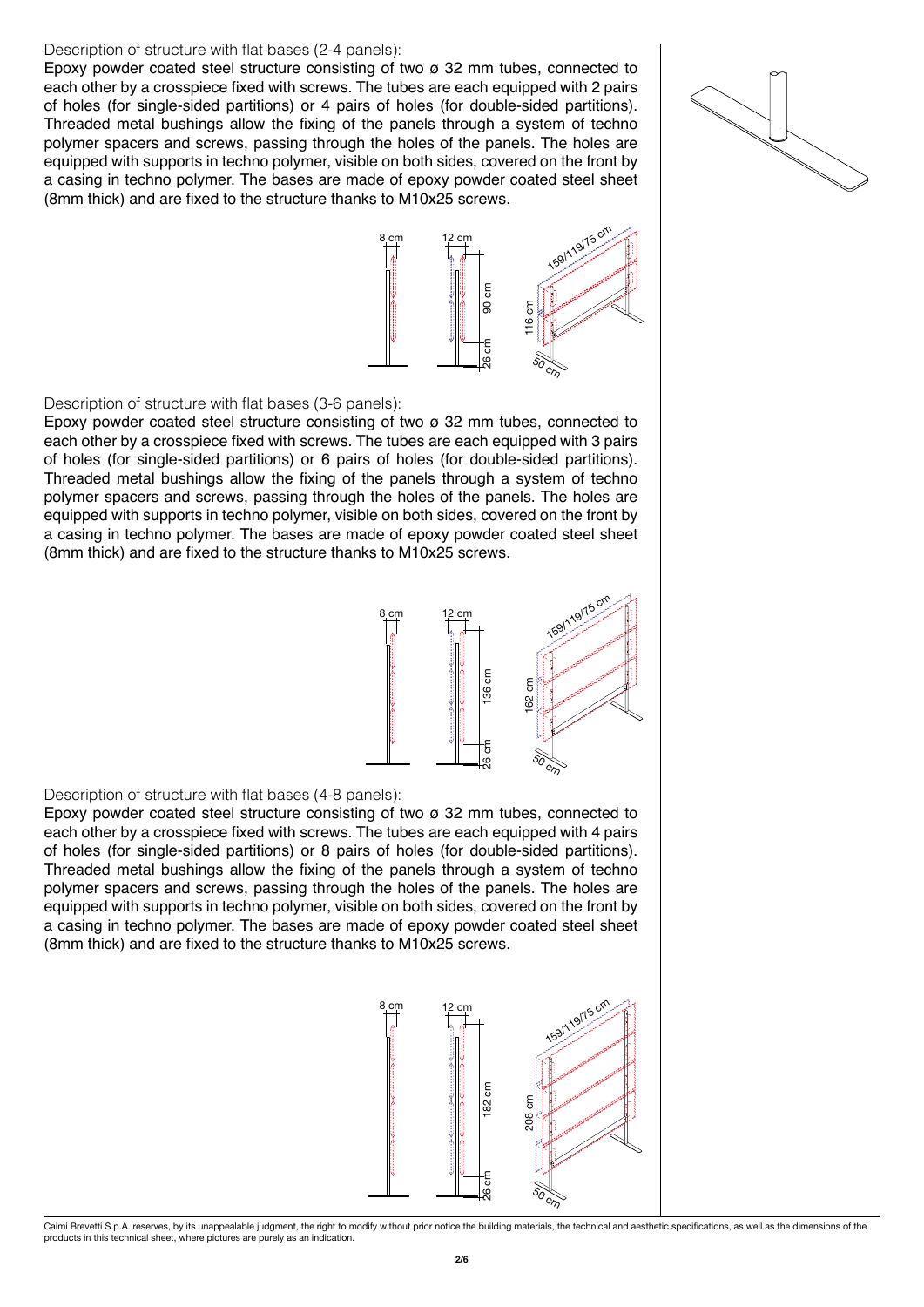### Description of structure with corner bases (2-4 panels):

Epoxy powder coated steel structure consisting of two ø 32 mm tubes, connected to each other by a crosspiece fixed with screws. The tubes are each equipped with 2 pairs of holes (for single-sided partitions) or 4 pairs of holes (for double-sided partitions). Threaded metal bushings allow the fixing of the panels through a system of techno polymer spacers and screws, passing through the holes of the panels. The holes are equipped with supports in techno polymer, visible on both sides, covered on the front by a casing in techno polymer. The bases are made of epoxy powder coated steel sheet (8mm thick) and are fixed to the structure thanks to M10x25 screws.



Description of structure with corner bases (3-6 panels):

Epoxy powder coated steel structure consisting of two ø 32 mm tubes, connected to each other by a crosspiece fixed with screws. The tubes are each equipped with 3 pairs of holes (for single-sided partitions) or 6 pairs of holes (for double-sided partitions). Threaded metal bushings allow the fixing of the panels through a system of techno polymer spacers and screws, passing through the holes of the panels. The holes are equipped with supports in techno polymer, visible on both sides, covered on the front by a casing in techno polymer. The bases are made of epoxy powder coated steel sheet (8mm thick) and are fixed to the structure thanks to M10x25 screws.



### Description of structure with corner bases (4-8 panels):

Epoxy powder coated steel structure consisting of two  $\sigma$  32 mm tubes, connected to each other by a crosspiece fixed with screws. The tubes are each equipped with 4 pairs of holes (for single-sided partitions) or 8 pairs of holes (for double-sided partitions). Threaded metal bushings allow the fixing of the panels through a system of techno polymer spacers and screws, passing through the holes of the panels. The holes are equipped with supports in techno polymer, visible on both sides, covered on the front by a casing in techno polymer. The bases are made of epoxy powder coated steel sheet (8mm thick) and are fixed to the structure thanks to M10x25 screws.





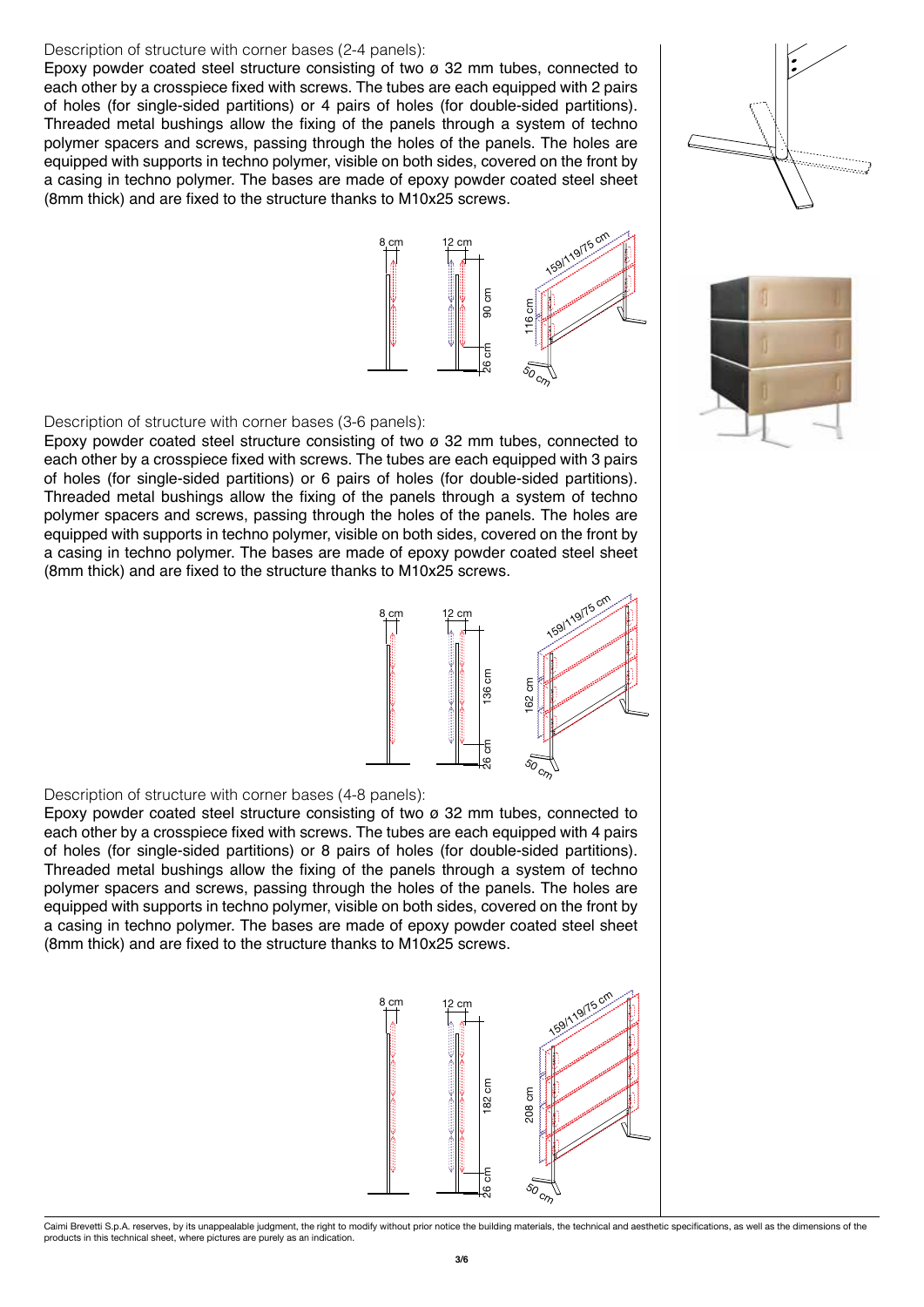### Description of structure with ground fixing bases (2-4 panels)::

Epoxy powder coated steel structure consisting of two ø 32 mm tubes, connected to each other by a crosspiece fixed with screws. The tubes are each equipped with 2 pairs of holes (for single-sided partitions) or 4 pairs of holes (for double-sided partitions). Threaded metal bushings allow the fixing of the panels through a system of techno polymer spacers and screws, passing through the holes of the panels. The holes are equipped with supports in techno polymer, visible on both sides, covered on the front by a casing in techno polymer. The bases are made of epoxy powder coated steel sheet (8mm thick) and are fixed to the structure thanks to M10x25 screws. Each base is equipped with two holes ( $\sigma$  10 mm) for ground fixing.



Description of structure with ground fixing bases (3-6 panels):

Epoxy powder coated steel structure consisting of two  $\sigma$  32 mm tubes, connected to each other by a crosspiece fixed with screws. The tubes are each equipped with 3 pairs of holes (for single-sided partitions) or 6 pairs of holes (for double-sided partitions). Threaded metal bushings allow the fixing of the panels through a system of techno polymer spacers and screws, passing through the holes of the panels. The holes are equipped with supports in techno polymer, visible on both sides, covered on the front by a casing in techno polymer. The bases are made of epoxy powder coated steel sheet (8mm thick) and are fixed to the structure thanks to M10x25 screws. Each base is equipped with two holes ( $\sigma$  10 mm) for ground fixing.



#### Description of structure with ground fixing bases (4-8 panels):

Epoxy powder coated steel structure consisting of two ø 32 mm tubes, connected to each other by a crosspiece fixed with screws. The tubes are each equipped with 4 pairs of holes (for single-sided partitions) or 8 pairs of holes (for double-sided partitions). Threaded metal bushings allow the fixing of the panels through a system of techno polymer spacers and screws, passing through the holes of the panels. The holes are equipped with supports in techno polymer, visible on both sides, covered on the front by a casing in techno polymer. The bases are made of epoxy powder coated steel sheet

(8mm thick) and are fixed to the structure thanks  $_{8\_\mathrm{cm}}$  and  $_{12\_\mathrm{cm}}$ to M10x25 screws. Each base is equipped with two holes (ø 10 mm) for ground fixing.

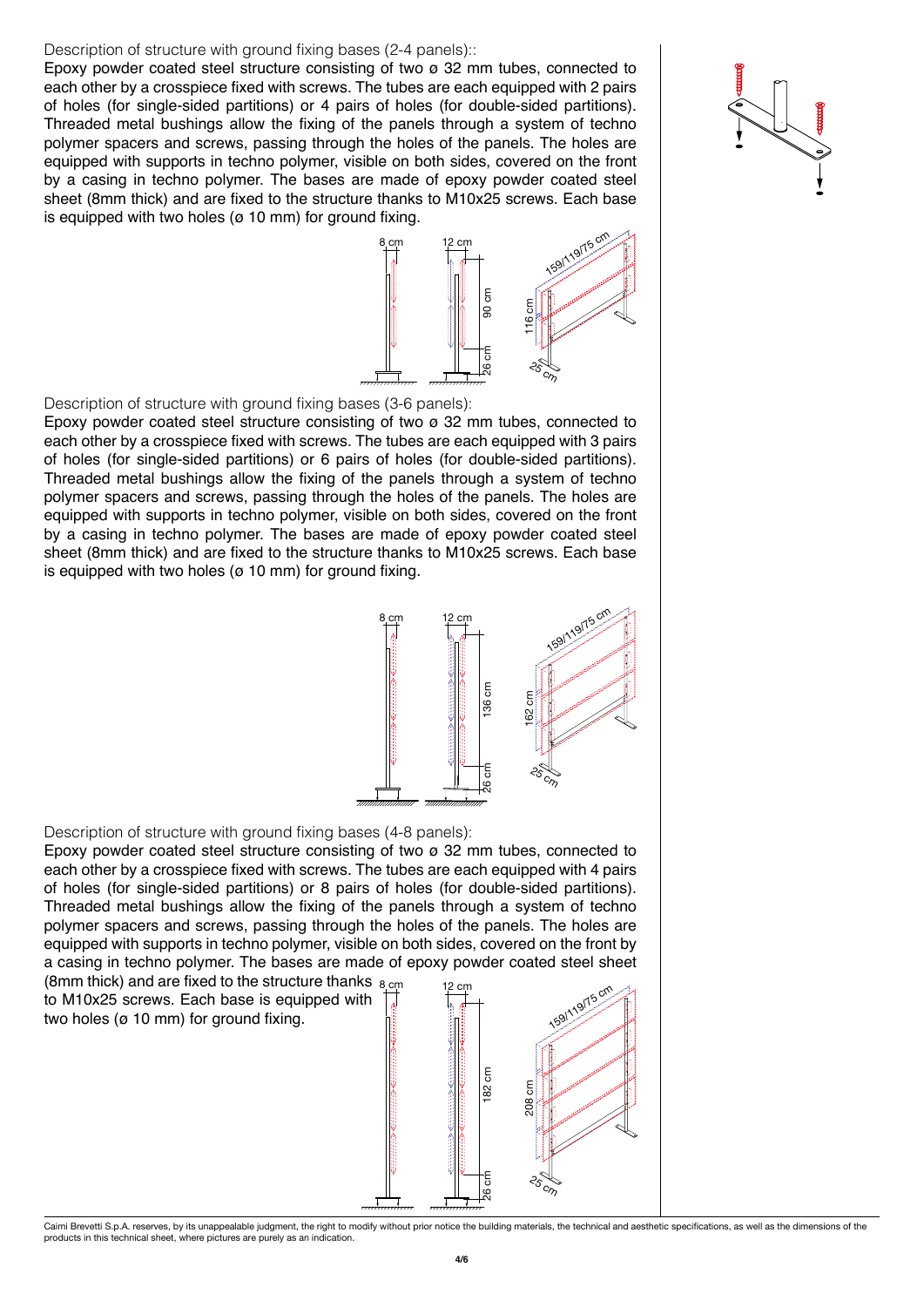#### Description of structure with bases on castors (2-4 panels):

Epoxy powder coated steel structure consisting of two ø 32 mm tubes, connected to each other by a crosspiece fixed with screws. The tubes are each equipped with 2 pairs of holes (for single-sided partitions) or 4 pairs of holes (for double-sided partitions). Threaded metal bushings allow the fixing of the panels through a system of techno polymer spacers and screws, passing through the holes of the panels. The holes are equipped with supports in techno polymer, visible on both sides, covered on the front by a casing in techno polymer. The bases are made of epoxy powder coated steel sheet (8mm thick) and are fixed to the structure thanks to M10x25 screws. Each base is equipped with techno polymer castors, two with breaks and two without.



Description of structure with bases on castors (3-6 panels):

Epoxy powder coated steel structure consisting of two ø 32 mm tubes, connected to each other by a crosspiece fixed with screws. The tubes are each equipped with 3 pairs of holes (for single-sided partitions) or 6 pairs of holes (for double-sided partitions). Threaded metal bushings allow the fixing of the panels through a system of techno polymer spacers and screws, passing through the holes of the panels. The holes are equipped with supports in techno polymer, visible on both sides, covered on the front by a casing in techno polymer. The bases are made of epoxy powder coated steel sheet (8mm thick) and are fixed to the structure thanks to M10x25 screws. Each base is equipped with techno polymer castors, two with breaks and two without.



Description of structure with bases on castors (4-8 panels):

Epoxy powder coated steel structure consisting of two  $\sigma$  32 mm tubes, connected to each other by a crosspiece fixed with screws. The tubes are each equipped with 4 pairs of holes (for single-sided partitions) or 8 pairs of holes (for double-sided partitions). Threaded metal bushings allow the fixing of the panels through a system of techno polymer spacers and screws, passing through the holes of the panels. The holes are equipped with supports in techno polymer, visible on both sides, covered on the front by a casing in techno polymer. The bases are made of epoxy powder coated steel sheet (8mm thick) and are fixed to the structure thanks to M10x25 screws. Each base is equipped with techno polymer castors, two with breaks and two without.